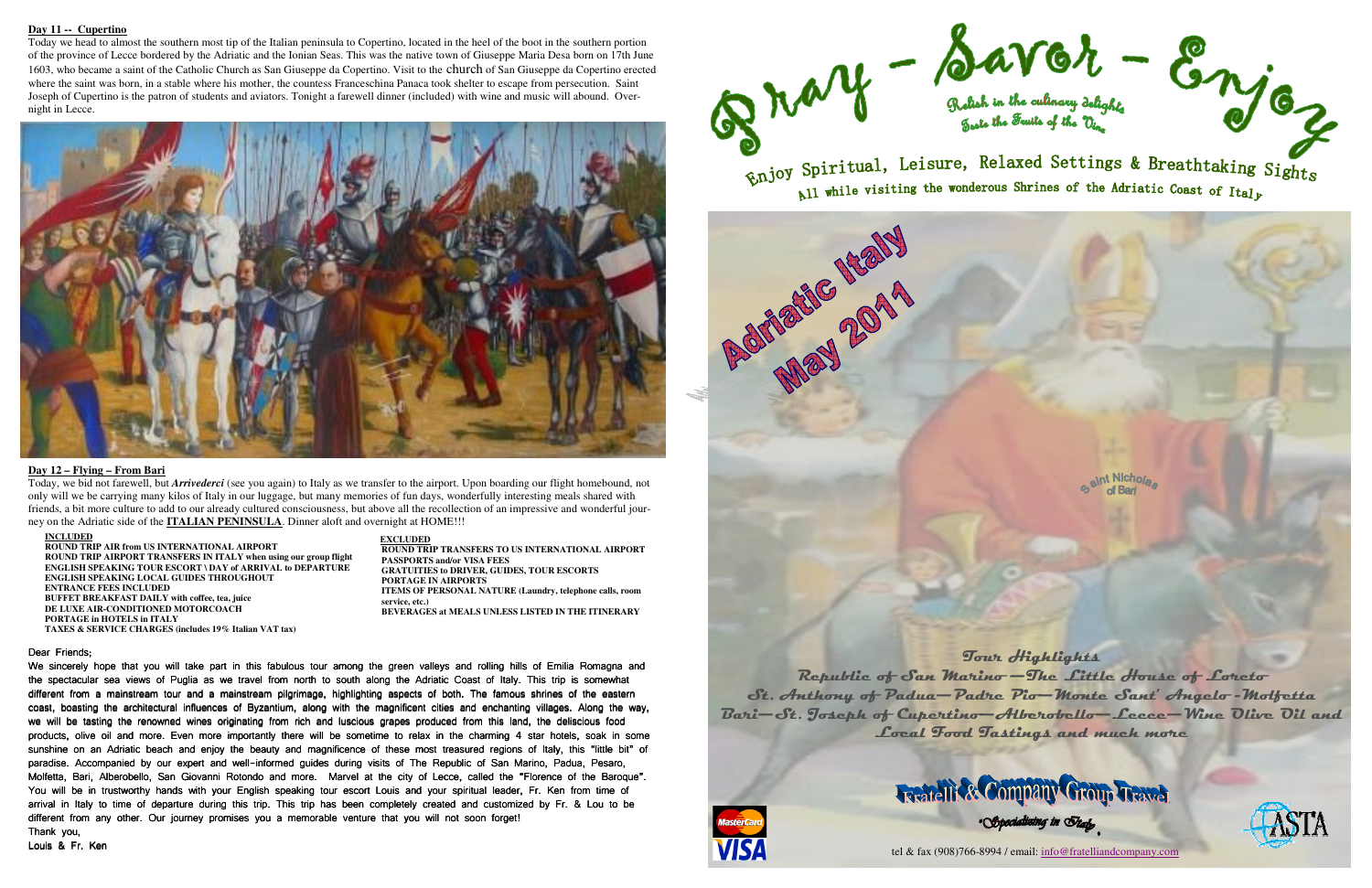# **Day 1 Flying – USA to Italy**

This evening we board our international, trans-Atlantic flight from the USA to Italy. Meals and entertainment aloft.

 This morning upon our arrival we will go directly to the ancient city of Padua, here we will visit the Shrine of St. Anthony. This miracle worker is adored and revered by Christians world-wide. The Basilica of Saint Anthony was built in 1231 immediately after the death of the Franciscan monk. It was built over the ancient little Church of Santa Maria Mater Domini where he wanted to be buried. We will also visit the Basilica Santa Giustina, martyred in the 4th century, the spiritual daughter of St. Cyprian. This ancient basilica also contains the tomb of St. Luke; The remains of St. Luke were brought to Padua, Italy, sometime before 1177. The abbey and the basilica of

### **Day 2 - Early Morning Arrival on the Continent– Visit Padua / Basilicas of St. Anthony & Sta. Giustina**

Santa Giustina houses art dedicated to the saint. The complex was founded in the 5th century on Giustina's tomb, in the 15th century became one of the most important monasteries in the area, until it was suppressed by Napoleon in 1810. In 1919 it was reopened. The tombs of several saints are housed in the interior, including those of Justina, St. Prosdocimus, St. Maximus, St. Urius, St. Felicitas, St. Julian, as well as relics of the Apostle St. Matthias and the Evangelist St. Luke.

Overnight will be in "La Serenissima Republica di San Marino". *(Official title/The Most Serene Republic of San Marino)* According to tradition, Saint Marinus left the island of Rab in present-day Croatia with his lifelong friend Leo, and went to the city of Rimini as a mason. After the Diocletianic Persecution following his Christian sermons, he escaped to the nearby Monte Titano, where he built a small church and thus founded what is now the city and state of San Marino. San Marino claims to be the oldest surviving sovereign state and constitutional republic in the world, as the continuation of the monastic community founded on 3 September 301, by Marinus of Rab. Dinner (included) and overnight in San Marino.



### **Day 3 - San Marino to Loreto**

After breakfast we will have brief walking tour of San Marino including a visit to the Basilica of San Marino.

 We will then begin our journey from San Marino to Loreto. The little town of Loreto lies on a hill near the Adriatic Sea, some 13 miles south of Ancona. Since the 14th century it has been Italy's second most important place of pilgrimage after Rome. After a short orientation tour with our guide, explanation of Loreto, the Basilica and the story of the Little House, there will be free time in Loreto to shop and enjoy this peaceful city of Our Lady. Dinner in San Marino (or vicinity). Overnight San Marino. *Mass in Loreto.*



#### **Day 9 – Alberobello**

 A day out of the city to visit the Trulli of Alberobello. This small and quaint village has been made a UNESCO World Heritage site for its unusual districts of *trulli*, the characteristic white-washed conical-roofed houses of the area. We will also visit to the Basilica of Sts. Cosma & Damiano. Today, lunch (included) will be at a local ostaria or trattoria in Alberobello. Later, there will be free-time in this great village to shop and enjoy the local flavor. There are many little cafés snack-shops, restaurants and trattorias in the main square. Overnight in Lecce.



*Trulli are unique to Puglia and these mysterious buildings, with their thick limestone walls and graceful conical roofs, originate from many hundreds of years ago. Roughly circular in shape, they are normally built from solid limestone blocks. While the modern builder uses 'Calcio', a limestone mortar, to seal the spaces between the rocks, in olden times Trulli would have been built, 'a seco', or 'dry', meaning that no mortar was used. The thick walls helped to keep the Trullo cool during the very hot summers and warm during the cool, damp win-*

*ters.* 

# **Day 10 – Lecce**

 Lecce is a riot of cherubs; the Baroque masterpiece of southern Italy. This magnificent city is described as the 'Florence of the Baroque'. Lecce has a lovely historic center, and travelers can easily spend a day or two exploring picturesque little lanes and finding the more farflung Baroque churches. The most important is the Church of the Holy Cross (Chiesa di Santa Croce). It was begun in 1353, but work was halted until 1549, to be completed only in 1695. The church has a richly decorated façade with animals, grotesque figures and vegetables, and a large rose window, so typical of the Lecce Baroque style. The Duomo (cathedral) is also one of the most significant in Italy. It was originally built in 1144, and rebuilt in 1230. Dinner (included) and overnight in Lecce.